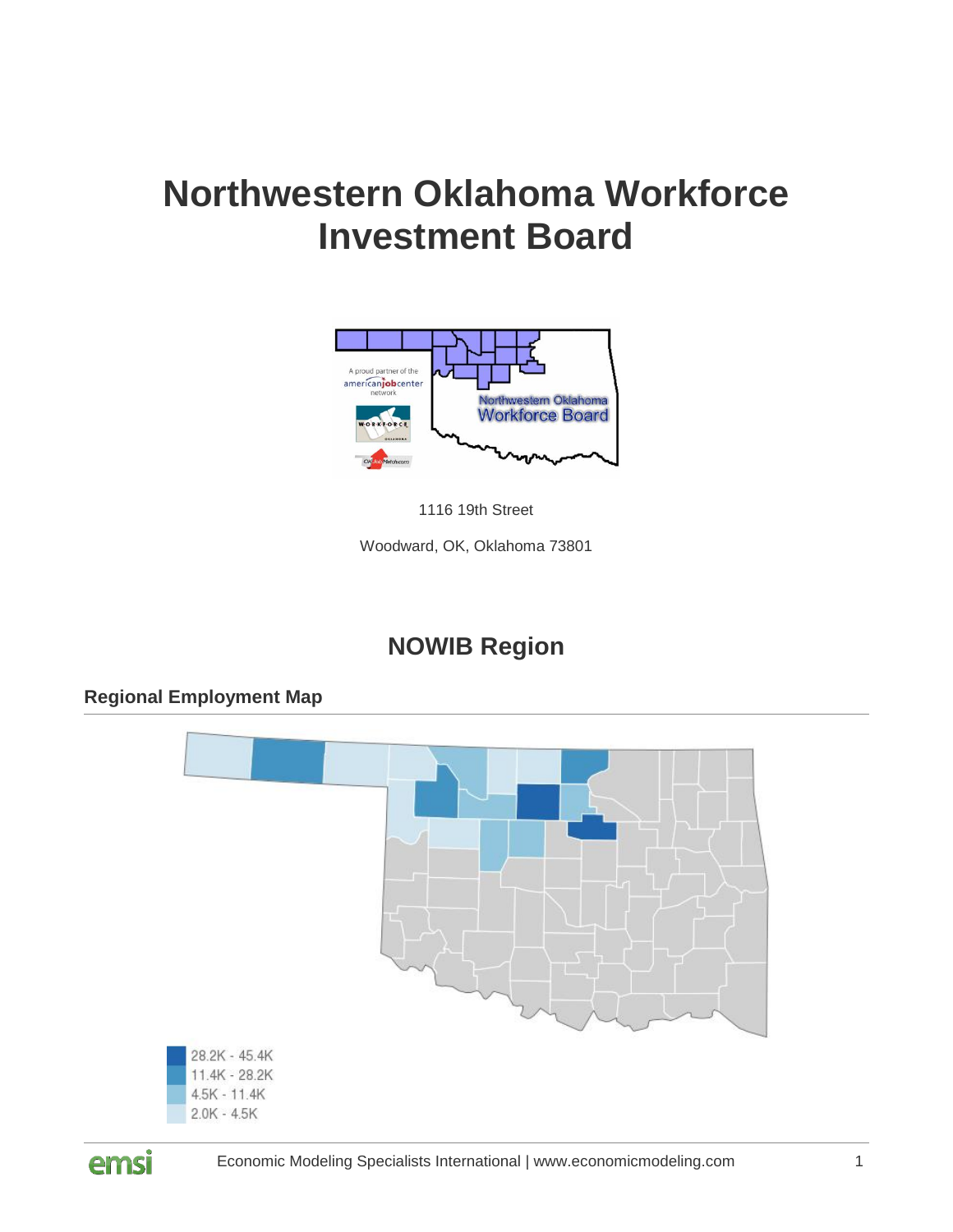# **Northwestern Oklahoma WIB | Population**

| 312,790         | 2.6%                                          |
|-----------------|-----------------------------------------------|
| 2013 Population | <b>Population Growth for the Last 5 Years</b> |
| 8.1% of State   | State Growth 5.4%                             |

| <b>Age Group</b>  | 2013<br><b>Population</b> | $%$ of<br><b>Population</b> |  |
|-------------------|---------------------------|-----------------------------|--|
| Under 5 years     | 21,168                    | 6.8%                        |  |
| 5 to 9 years      | 20,735                    | 6.6%                        |  |
| 10 to 14 years    | 19,990                    | 6.4%                        |  |
| 15 to 19 years    | 22,522                    | 7.2%                        |  |
| 20 to 24 years    | 31,141                    | 10.0%                       |  |
| 25 to 29 years    | 21,095                    | 6.7%                        |  |
| 30 to 34 years    | 20,000                    | 6.4%                        |  |
| 35 to 39 years    | 17,088                    | 5.5%                        |  |
| 40 to 44 years    | 16,402                    | 5.2%                        |  |
| 45 to 49 years    | 18,031                    | 5.8%                        |  |
| 50 to 54 years    | 20,420                    | 6.5%                        |  |
| 55 to 59 years    | 19,996                    | 6.4%                        |  |
| 60 to 64 years    | 17,784                    | 5.7%                        |  |
| 65 to 69 years    | 13,939                    | 4.5%                        |  |
| 70 to 74 years    | 11,138                    | 3.6%                        |  |
| 75 to 79 years    | 8,459                     | 2.7%                        |  |
| 80 to 84 years    | 6,561                     | 2.1%                        |  |
| 85 years and over | 6,323                     | 2.0%                        |  |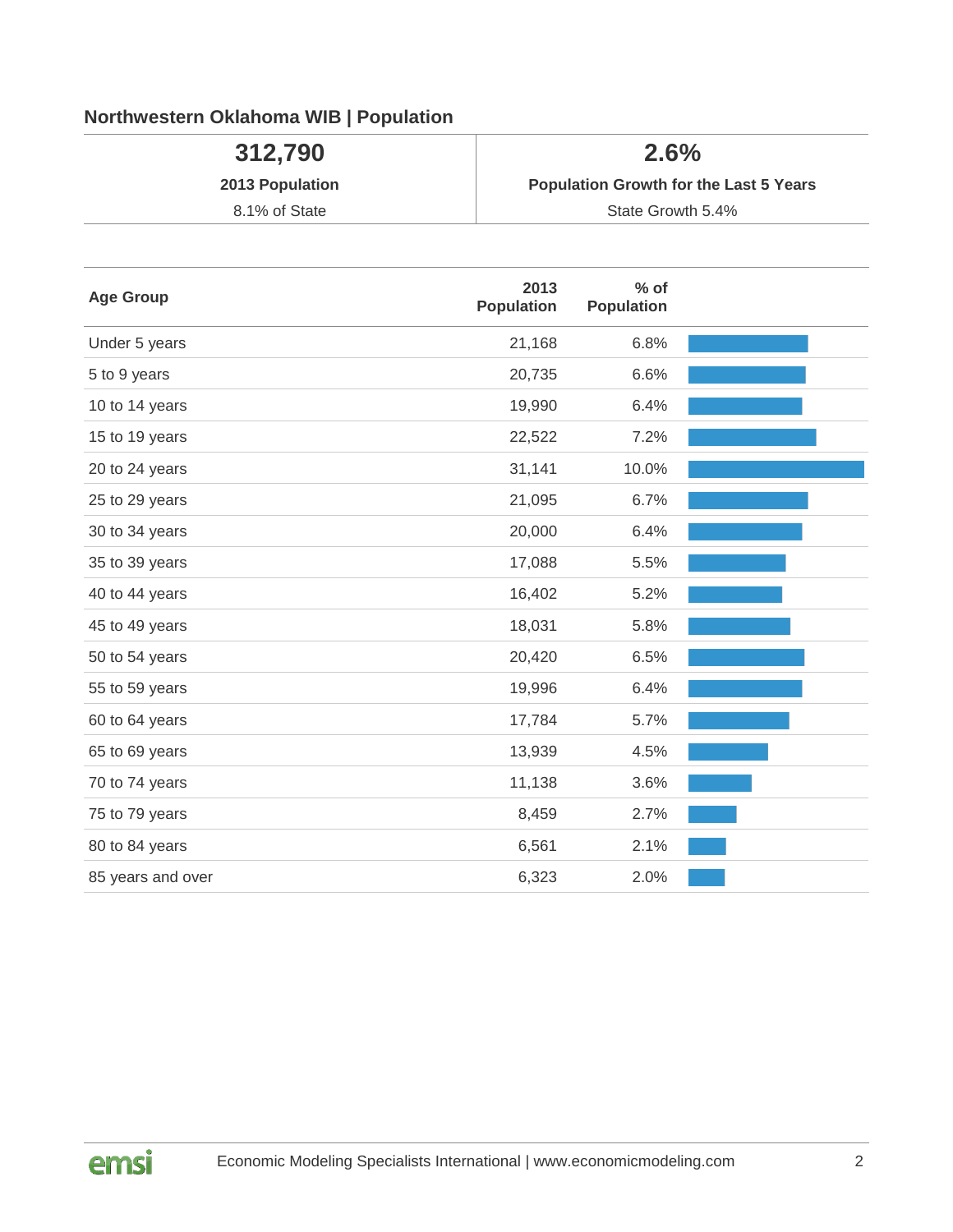#### **2013 Age Demographics**



# **2013 Race Demographics**



# **2013 Educational Attainment**



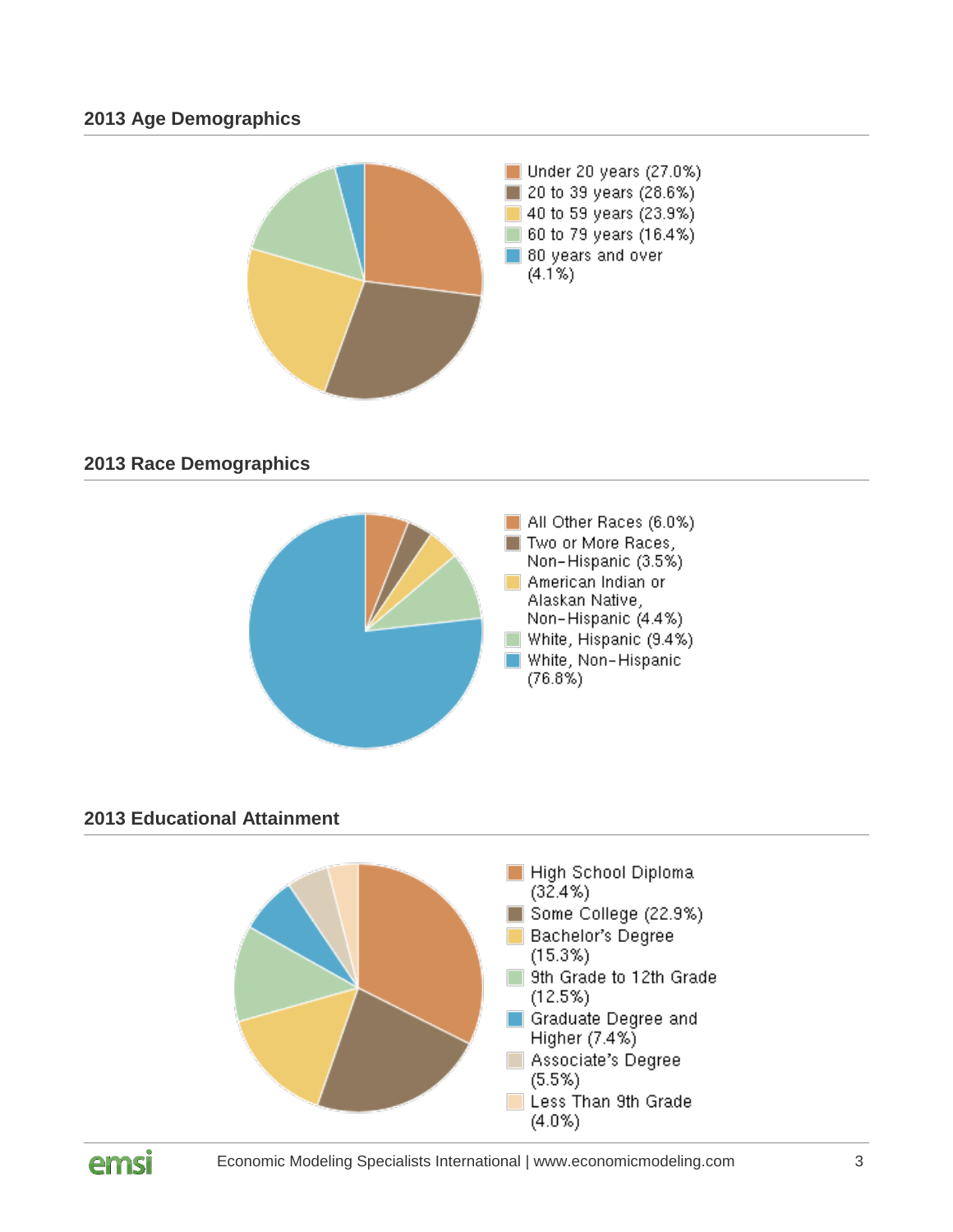# **Northwestern Oklahoma WIB | Unemployment by Industry**

**6,643**

**Total Unemployment (8/2013)**

| <b>NAICS</b> | <b>Industry</b>                                                                       | <b>Unemployed</b><br>(8/2013) | $%$ of<br><b>Unemployed</b> |  |
|--------------|---------------------------------------------------------------------------------------|-------------------------------|-----------------------------|--|
| 11           | Agriculture, Forestry, Fishing and<br>Hunting                                         | 114                           | 2%                          |  |
| 21           | Mining, Quarrying, and Oil and Gas<br>Extraction                                      | 397                           | 6%                          |  |
| 22           | <b>Utilities</b>                                                                      | 39                            | 1%                          |  |
| 23           | Construction                                                                          | 427                           | 6%                          |  |
| 31           | Manufacturing                                                                         | 581                           | 9%                          |  |
| 42           | <b>Wholesale Trade</b>                                                                | 136                           | 2%                          |  |
| 44           | <b>Retail Trade</b>                                                                   | 758                           | 11%                         |  |
| 48           | Transportation and Warehousing                                                        | 148                           | 2%                          |  |
| 51           | Information                                                                           | 107                           | 2%                          |  |
| 52           | Finance and Insurance                                                                 | 146                           | 2%                          |  |
| 53           | Real Estate and Rental and<br>Leasing                                                 | 82                            | 1%                          |  |
| 54           | Professional, Scientific, and<br><b>Technical Services</b>                            | 250                           | 4%                          |  |
| 55           | Management of Companies and<br>Enterprises                                            | 10                            | 0%                          |  |
| 56           | Administrative and Support and<br>Waste Management and<br><b>Remediation Services</b> | 311                           | 5%                          |  |
| 61           | <b>Educational Services (Private)</b>                                                 | 43                            | 1%                          |  |
| 62           | <b>Health Care and Social Assistance</b>                                              | 412                           | 6%                          |  |
| 71           | Arts, Entertainment, and Recreation                                                   | 89                            | 1%                          |  |
| 72           | <b>Accommodation and Food Services</b>                                                | 424                           | 6%                          |  |
| 81           | Other Services (except Public<br>Administration)                                      | 292                           | 4%                          |  |
| 90           | Government                                                                            | 956                           | 14%                         |  |
| 99           | No Previous Work<br>Experience/Unspecified                                            | 922                           | 14%                         |  |

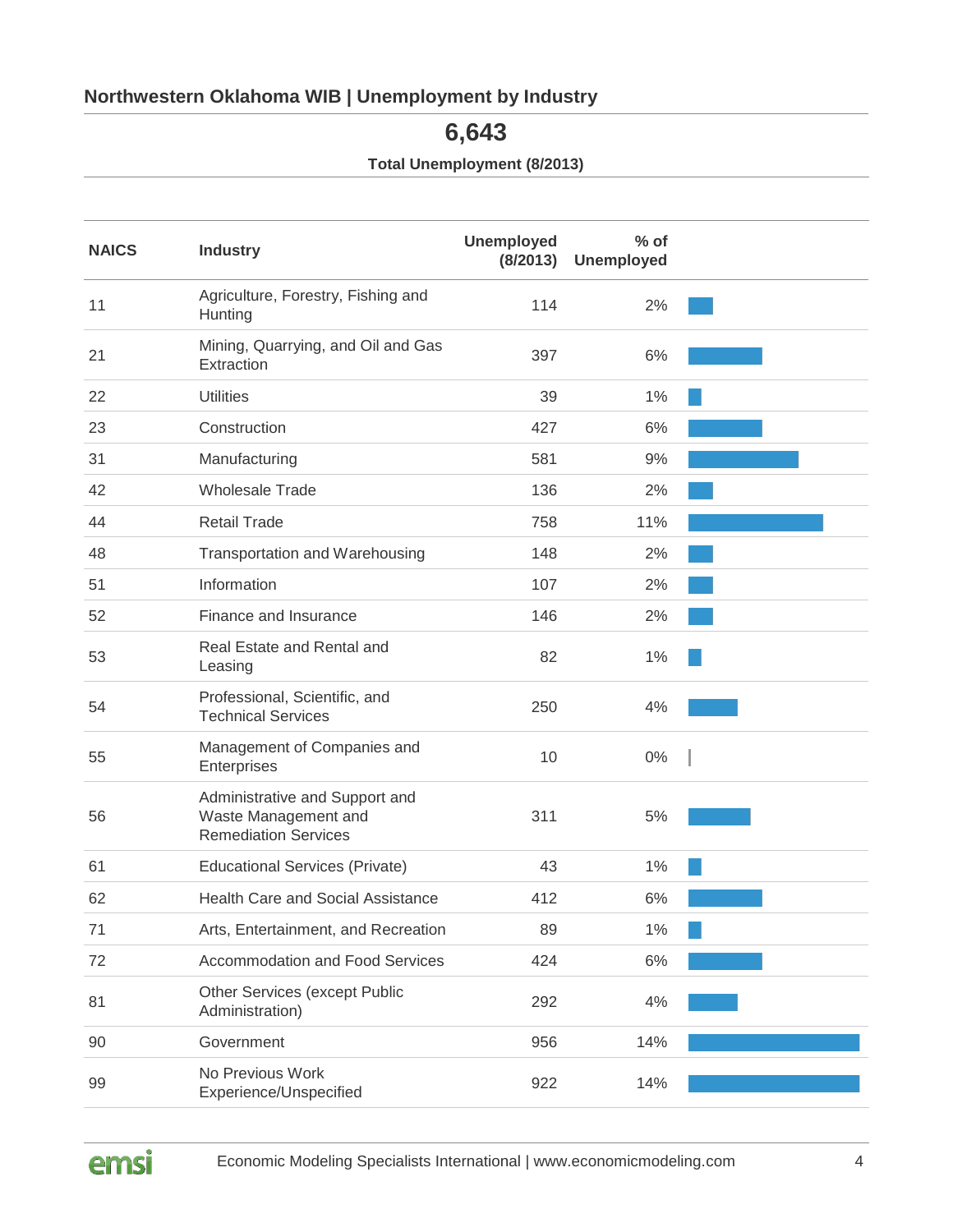# **Northwestern Oklahoma WIB | Jobs by Industry**

| 194,526           | 59.7%             | 40.3%             |
|-------------------|-------------------|-------------------|
| Total Jobs (2013) | <b>Male</b>       | Female            |
|                   | (National: 52.2%) | (National: 47.8%) |

| <b>NAICS</b> | <b>Industry</b>                                                             | <b>2013 Jobs</b> |  |
|--------------|-----------------------------------------------------------------------------|------------------|--|
| 11           | Agriculture, Forestry, Fishing and Hunting                                  | 21,986           |  |
| 21           | Mining, Quarrying, and Oil and Gas Extraction                               | 19,905           |  |
| 22           | <b>Utilities</b>                                                            | 1,099            |  |
| 23           | Construction                                                                | 9,917            |  |
| 31           | Manufacturing                                                               | 10,173           |  |
| 42           | <b>Wholesale Trade</b>                                                      | 4,726            |  |
| 44           | <b>Retail Trade</b>                                                         | 18,316           |  |
| 48           | Transportation and Warehousing                                              | 4,470            |  |
| 51           | Information                                                                 | 2,002            |  |
| 52           | Finance and Insurance                                                       | 7,570            |  |
| 53           | Real Estate and Rental and Leasing                                          | 5,931            |  |
| 54           | Professional, Scientific, and Technical Services                            | 7,435            |  |
| 55           | Management of Companies and Enterprises                                     | 1,382            |  |
| 56           | Administrative and Support and Waste<br>Management and Remediation Services | 7,529            |  |
| 61           | <b>Educational Services (Private)</b>                                       | 1,098            |  |
| 62           | <b>Health Care and Social Assistance</b>                                    | 12,874           |  |
| 71           | Arts, Entertainment, and Recreation                                         | 1,985            |  |
| 72           | <b>Accommodation and Food Services</b>                                      | 11,534           |  |
| 81           | Other Services (except Public Administration)                               | 9,821            |  |
| 90           | Government                                                                  | 34,773           |  |
| 99           | Unclassified Industry                                                       | 0                |  |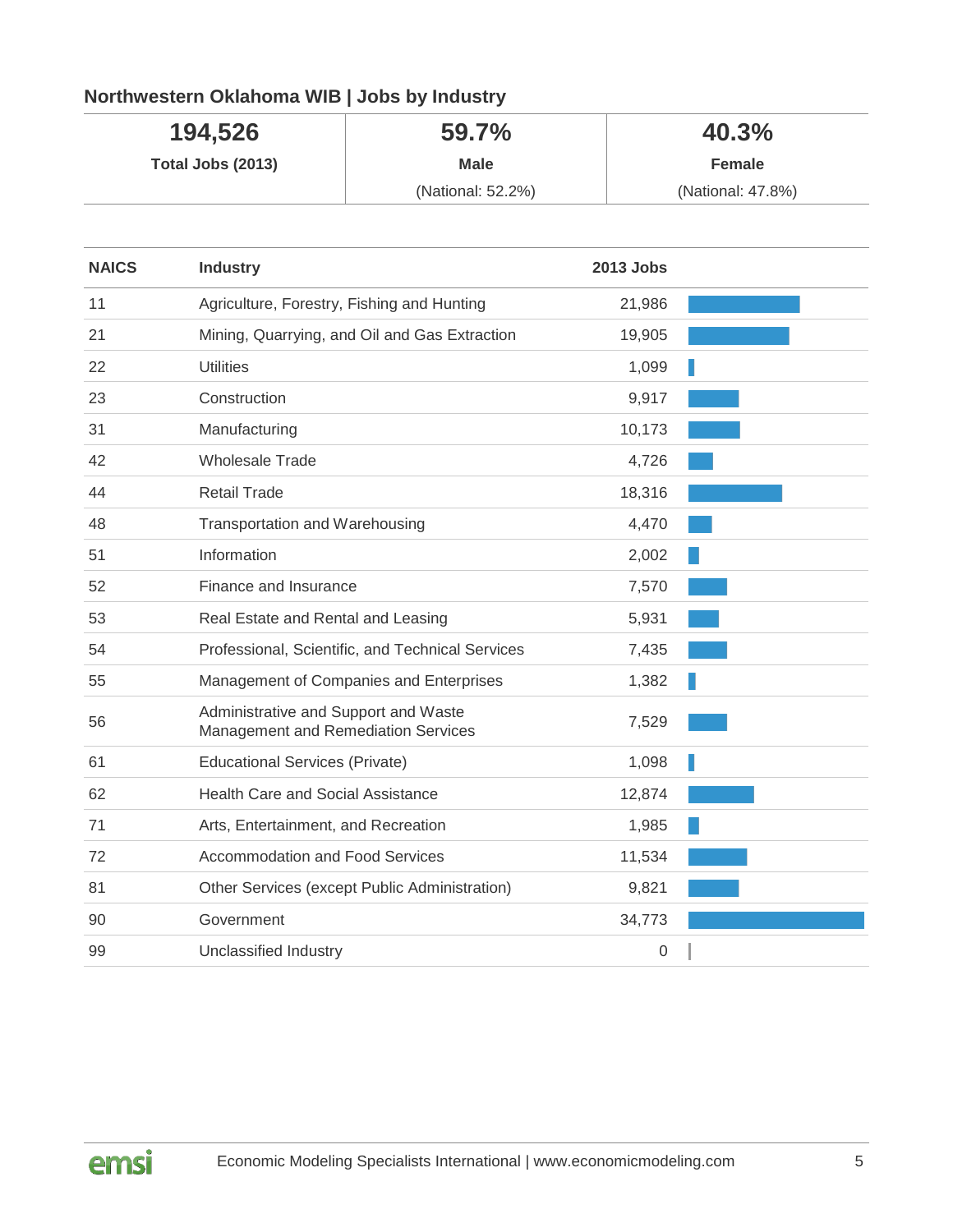# **Growing/Declining Occupations**

| <b>Occupation</b>                                                                  | Change in<br><b>Jobs (2009-</b><br>2013) |
|------------------------------------------------------------------------------------|------------------------------------------|
| Managers, All Other (11-9199)                                                      | 777                                      |
| Property, Real Estate, and Community Association Managers (11-9141)                | 713                                      |
| Mobile Heavy Equipment Mechanics, Except Engines (49-3042)                         | 705                                      |
| Carpenters (47-2031)                                                               | $-157$                                   |
| Door-to-Door Sales Workers, News and Street Vendors, and Related Workers (41-9091) | $-200$                                   |
| Farmers, Ranchers, and Other Agricultural Managers (11-9013)                       | $-864$                                   |

# **Growing/Declining Industries**

| <b>Industry</b>                                                              | Change in<br><b>Jobs (2009-</b><br>2013) |
|------------------------------------------------------------------------------|------------------------------------------|
| Crude Petroleum and Natural Gas Extraction (211111)                          | 4,646                                    |
| Support Activities for Oil and Gas Operations (213112)                       | 1,515                                    |
| Corporate, Subsidiary, and Regional Managing Offices (551114)                | 836                                      |
| Collection Agencies (561440)                                                 | $-510$                                   |
| Colleges, Universities, and Professional Schools (State Government) (902612) | $-662$                                   |
| Animal Production (112000)                                                   | $-1,515$                                 |